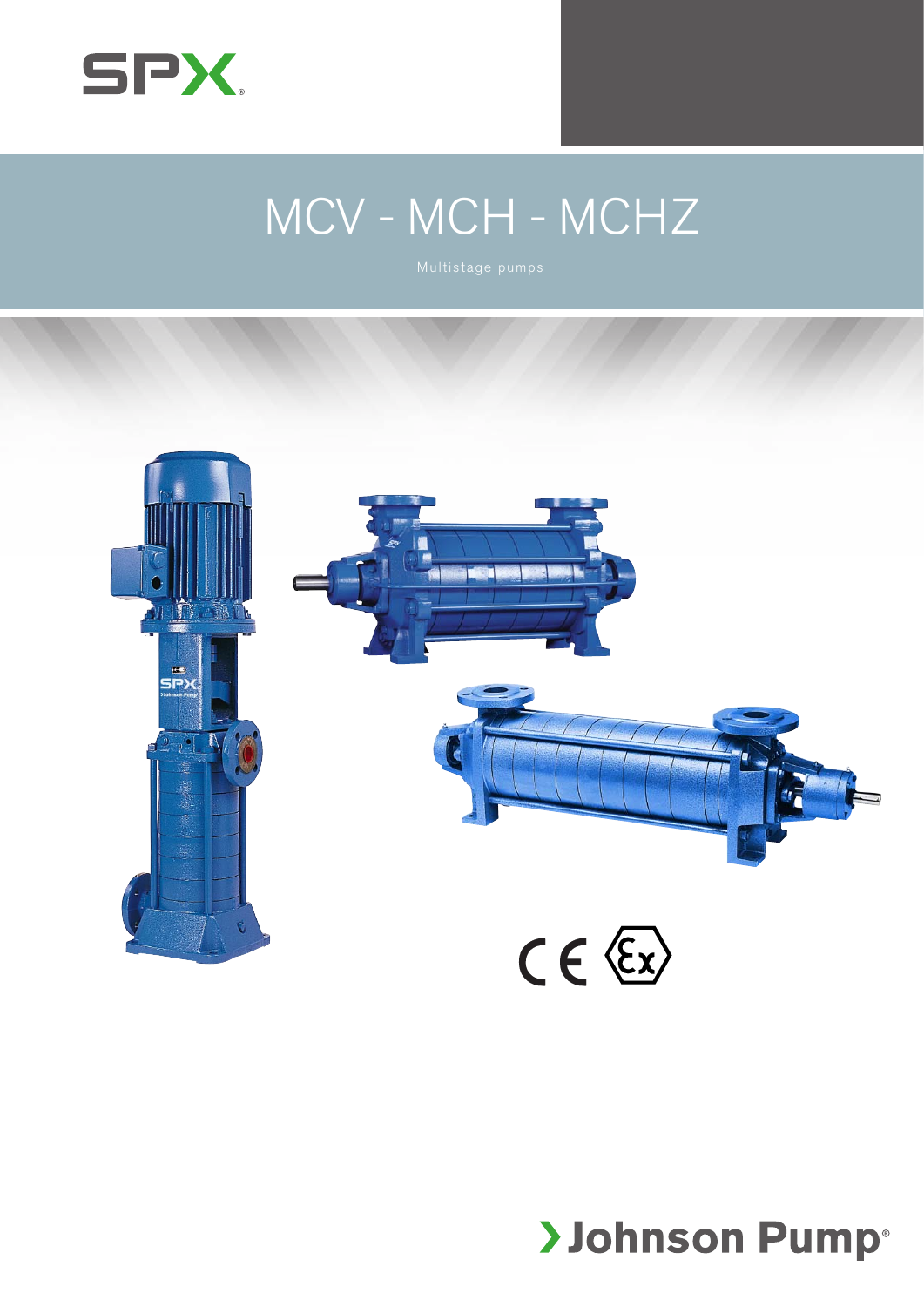SPX has many years experience in designing, manufacturing and maintaining self-priming centrifugal pumps for contaminated liquids. On the basis of this experience, the FreFlow pumps were developed to cover a broad field of applications. High priority has been given to the design ensuring easy operation and amazing reliability.

SPX Corporation (NYSE: SPW) is a global Fortune 500 multi-industry manufacturing leader. The company's highly-specialized, engineered products and technologies serve customers in three primary strategic growth markets: infrastructure, process solutions and diagnostic systems. Many of SPX's innovative solutions are playing a role in helping to meet rising global demand; particularly in emerging markets for electricity, processed foods & beverages and vehicle services. The company's products include thermal heat transfer equipment for power plants; power transformers for utility companies; process equipment for the food & beverage industry; and diagnostic tools and equipment for the vehicle service industry. For more information, please visit http://www.spx.com

Based in Charlotte, North Carolina,

## You can put pressure on them!

We offer you a range of reliable high-pressure multistage pumps. It includes a series of horizontal pumps, MCH and a series of vertical pumps, MCV. The horizontal types can also be supplied in a self-priming version, MCHZ...

The pumps consist of an inlet and outlet casing and a number of stages in between them. Each basic type is designed with a number of pressure stages. A pressure stage consists of radial diffusor channels and a matching impeller.

Flange dimensions, bolt circle and number of holes are according DIN 2535 ND 40.

The horizontal pumps are driven by a standard IEC foot motor. The vertical pumps are driven by a standard IEC flange motor, which is connected to the lantern piece of the pump. A fitting edge ensures that alignment is not required. For all pumps the power is transmitted through a flexible coupling.

Due to the modular design there is a high level of interchangeability of parts between the multi-stage pump types.

Shaft sealing options available are mechanical seals as well as gland packing.



**Test bed SPX Flow Technology in Assen, the Netherlands**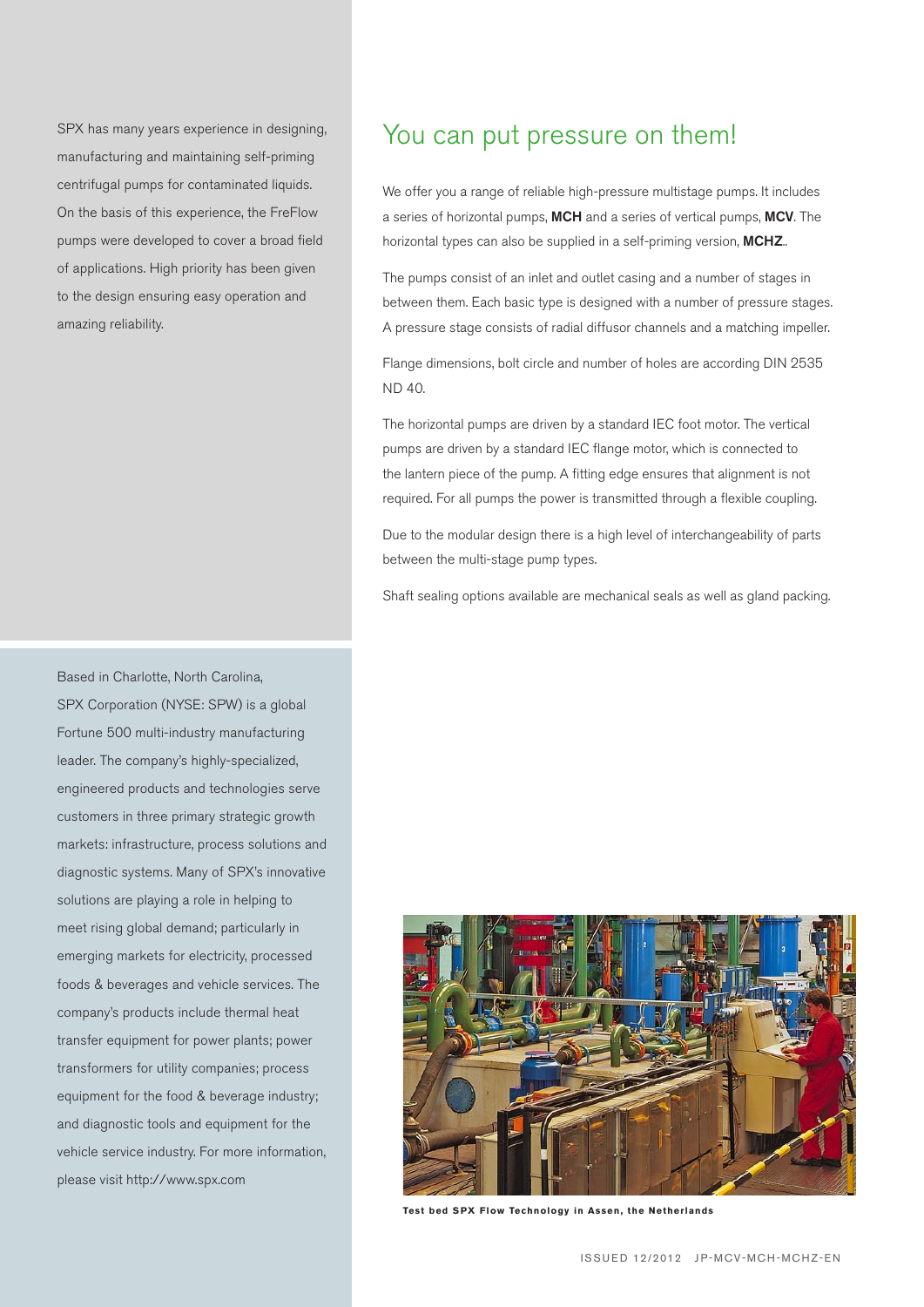

#### **TYPICAL CHARACTERISTICS**

- • Rigid, reliable construction
- • Available in cast iron and bronze
- High pump efficiency
- • Suitable for a wide range of duties
- • Low maintenance cost
- Including a self-priming version
- • Shaft sealing by means of mechanical seal or gland packing

| <b>TECHNICAL DATA</b> |                                                  |
|-----------------------|--------------------------------------------------|
|                       |                                                  |
| MAX. CAPACITY         | 100 $M^3/H$                                      |
| MAX. HEAD             | 340 M                                            |
| MAX. WORKING PRESSURE | <b>40 BAR, MINUS 3x INLET</b><br><b>PRESSURE</b> |
| MAX. TEMPERATURE      | $-20 °C / + 150 °C$                              |
| MAX. SPEED            | <b>3600 RPM</b>                                  |
|                       |                                                  |

# Multi-stage pump types Typical product applications

# Proven quality all over the place!

#### **UTILITY**

Multistage pumps are used for pressure booster sets for water supply in high rise buildings. They are used for sinking piles by water injection on building projects. Other main duties comprise fire fighting units.



#### **General industry**

In general industry typical applications are pumping of condensate and boiler feeding, circulation of hot water or cooling water.



#### **SHIPBUILDING**

Multistage pumps can handle fresh water as well as sea water, both clean and slightly contaminated. Their compact, space saving build makes them ideal pumps for engine rooms and general duties.



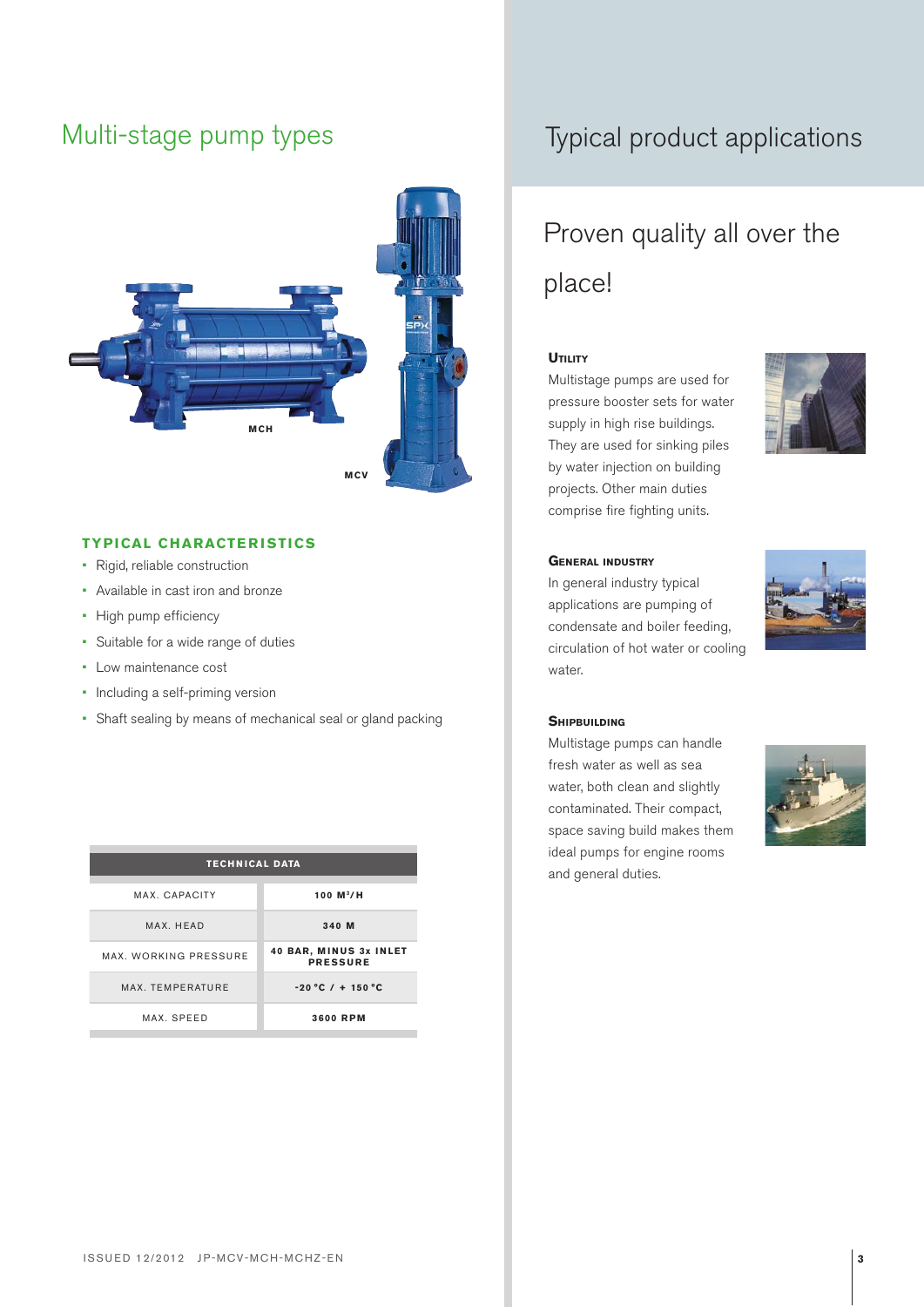## Features and *benefits* **BEARING HOUSING**

- • fitted with 2 apertures
- • easily accessible gland housing



# **MCH**

### **MCH FEET**

- • pump casing support in vertical centre line with flange and piping
- • optimal distribution of forces

### **WEARRINGS**

- on all stages casing wearrings are applied
- increased maintainability

#### **MCHZ SELF-PRIMING SECTION**

- • contains a built-in vacuum pump
- • operates according to the liquid ring principle
- • always ready for immediate duty
- • good air and gas handling, discharged immediately via the pressure pipe

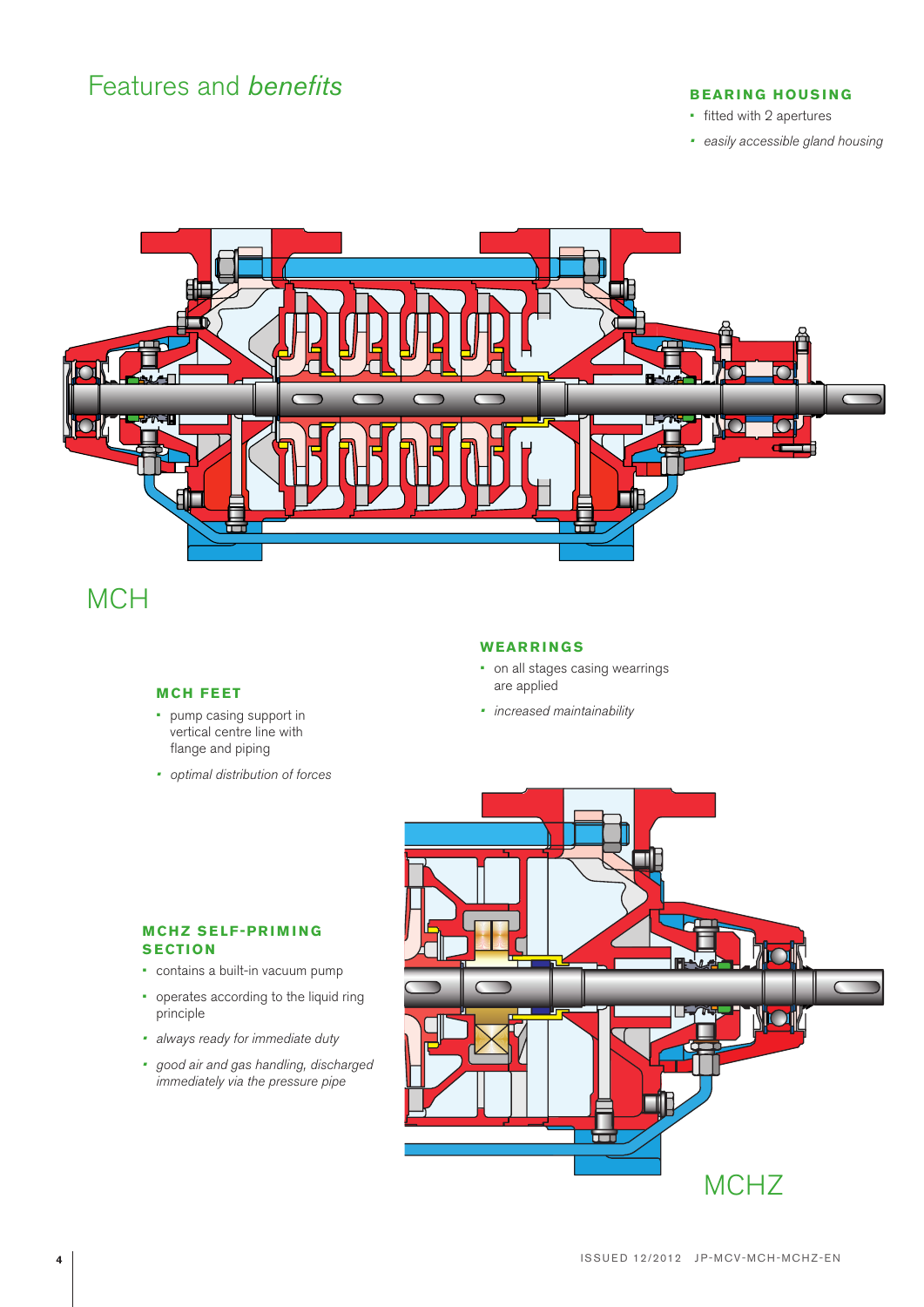#### **PUMP CASINGS**

- • cast flanges on suction and pressure casing
- cast foot on MCV suction casing
- fitted with connections for pressure gauge, balance line, possible barrier liquid and drain
- • versatile casing design
- • very rigid and durable construction
- • exact positioning in pipework

## **SUCTION COVER**

- • with 2 anti-rotation vanes located in front of the first impeller
- prevents for turbulence at impeller entry
- • better NPSHr values

#### **IMPELLERS**

- • closed impellers
- • designed with 2 sealing edges and balance holes
- • better hydraulic performance
- axial forces reduced to a minimum

#### **BEARING**

- axially mounted bearing
- absorbing the remaining axial thrust



#### **STAGE CASINGS**

- • fitted with exchangeable wear rings
- • with radial diffusors
- longer pump life
- • minimal radial forces resulting in low vibration

#### **MCV CONNECTION**

- • pressure flange can be fitted in 4 ways
- • versatile connection possibilities

#### **MCV SLIDE BEARING**

- • lubricated by the pumped liquid
- • fitted in the inlet casing
- • requires no maintenance

# **MCV**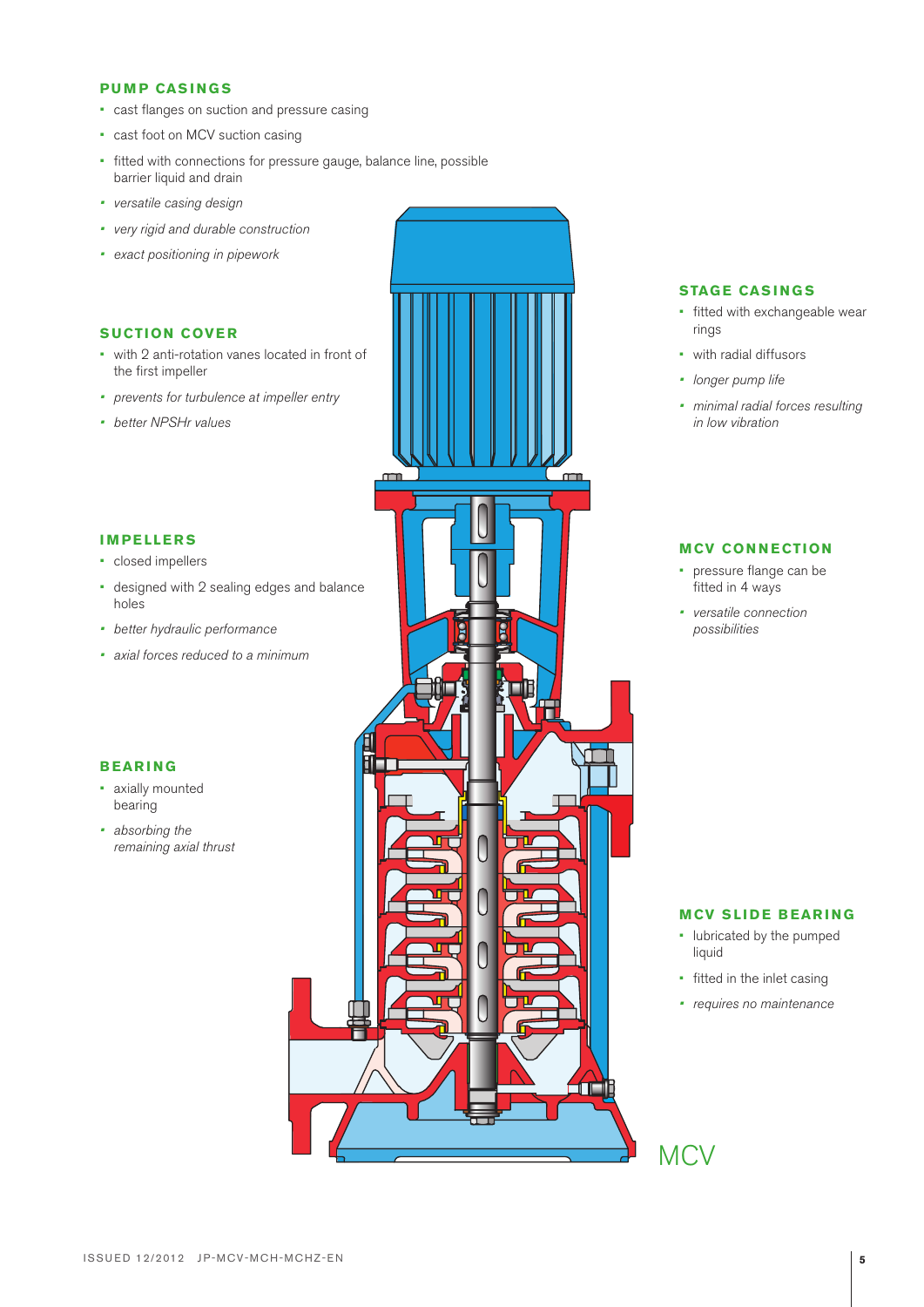# Shaft sealing

Shaft sealing is available in two variants:

- • Standardized gland packing rings. When the pressure in the gland becomes too high the pumps are provided with a balance pipe. For the horizontal pump types a water cooled stuffing box is optional.
- Mechanical seal with bellows. Cooling and lubrification of this seal is achieved by circulation of the pumped liquid via a balance pipe.







# **Bearing**

- The horizontal pumps are designed with 2 deep-groove ball bearings. The largest types have a double-row angular contact bearing on pressure side. MCH 14 can be supplied with a reinforced bearing, consisting of 2 singlerow angular contact bearings on pressure side. The bearing on pressure side is axially fixed.
- • The vertical types are fitted with a double-row angular contact bearing which is axially fixed in the lantern piece. MCV 16 has a deep groove ball bearing.
- • All bearings are grease-lubricated.
- In the suction casing the MCV types have a slide bearing, lubricated by the pumped liquid.





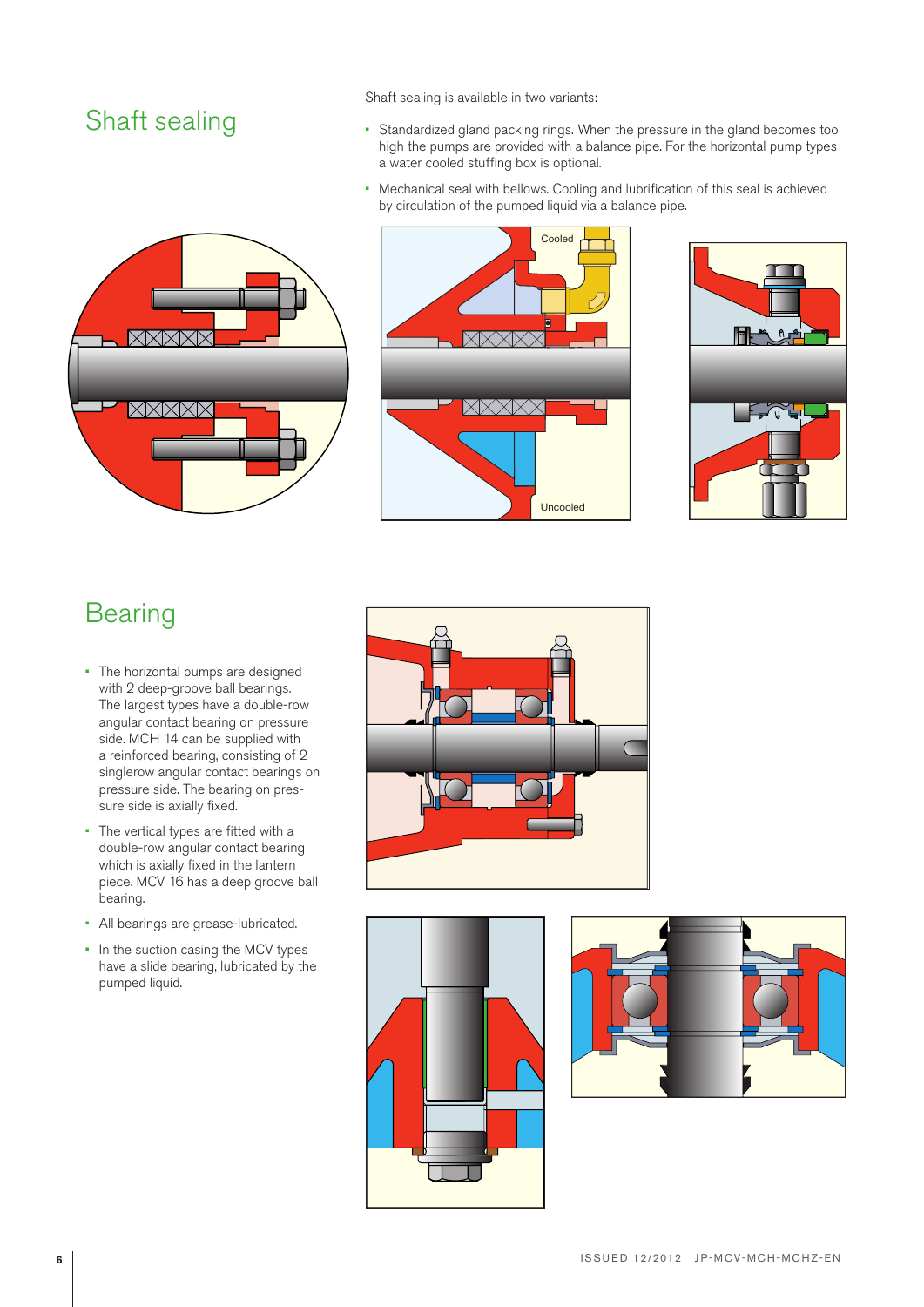